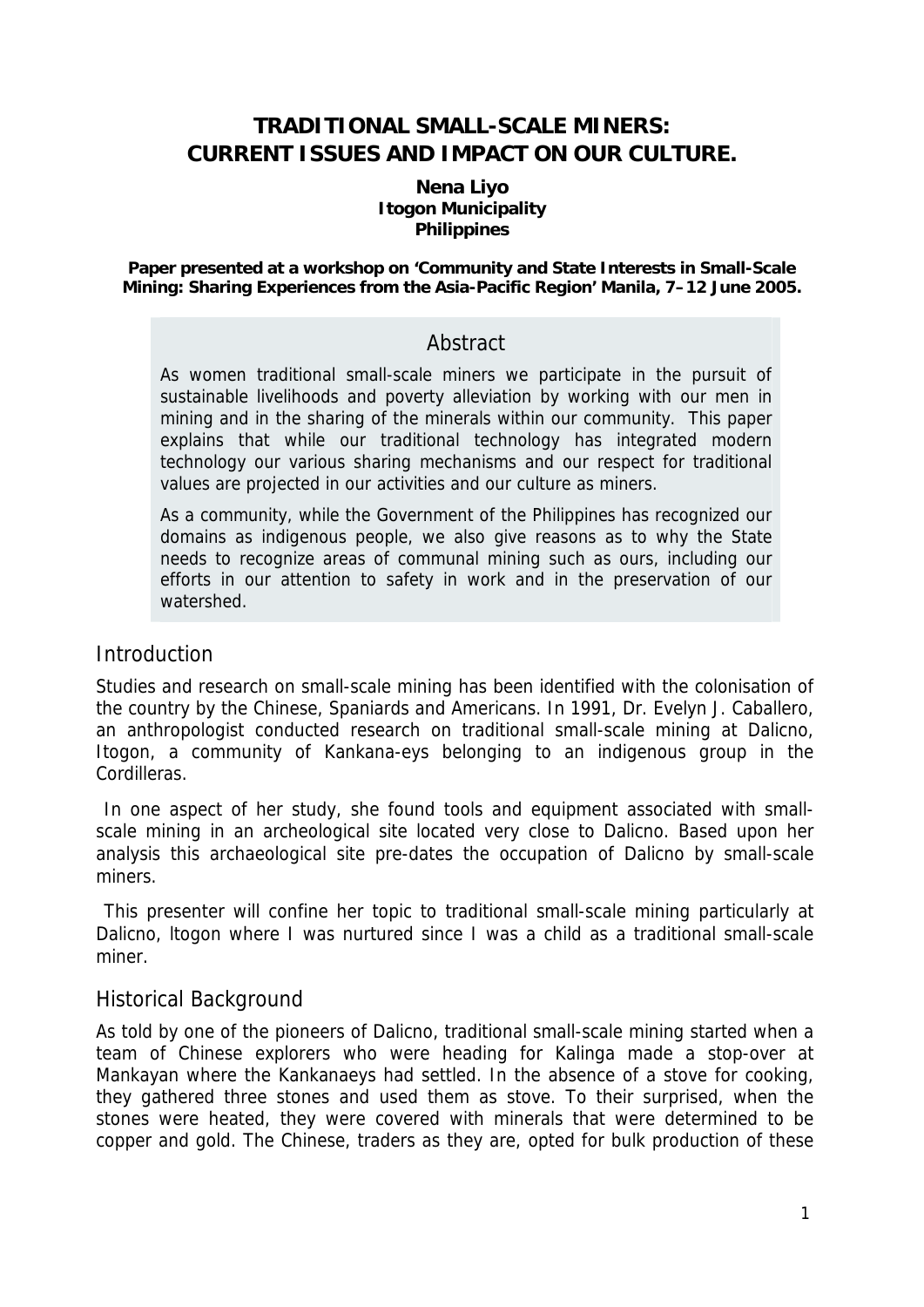minerals for export to other countries, so they taught the Kankanaeys in the place how to process the ore stones to produce copper and gold.

During the American period, the Kankanaeys migrated to other places. They went first to Tuding then to Dalicno bringing with them the knowledge and skill of small-scale mining.

Kankanaeys are by nature superstitious and believe in the existence of deities. They believe that the spirits of their dead and these deities are guardians of their work areas thus integrating their beliefs, customs and traditions in their ways of living and working. Hence, the start of traditional small-scale mining.

### Traditional Practices

Elders are the unifying forces in the small-scale mining industry. The wisdom of an elder man "Panglakayen" is sought before a tunnel is open. The killing of a chicken is the deciding factor. The elder man offers the chicken to the deities of the worksite identified and when the chicken is opened, the elder man will inspect the bile. If the bile is prominently visible, the worksite will be productive but if bile is covered by the liver, the site will not be productive.

At times when tunnels become unproductive, the operator will offer a pig to appease the "Tomongao", a good or bad luck deity. If the whole community is to make an offering, the ritual "Dantey" is performed, where the men play the gongs and the women dance partnered by the men. Men do the butchering, cooking and distribution of cooked meat while the women do the rice cooking, serving and dishwashing.

In all rituals performed, a strict watch of animals urinating or having sex within the ritual area is observed. If this happens, the whole ritual is repeated. For a husband and wife performing the ritual, it is likewise taboo to have sex until they wash their faces with water prayed over by an elder man the following day.

Death in the community, especially during burials, suspends all tunnel work until the bereaved family performs the "lawit". a ritual where a pig is offered and the "Panglakayen" calls the name of the members of the family to gather the frightened spirits of the bereaved family.

After a few days, the community will perform the "Pakde", a ritual which compels every household to contribute an agreed amount for the purchase of a pig to be offered before work will be resumed in all tunnels. This is done in the evening where every household is expected to keep their fireplace burning through the night and if a household fails, the ritual will be repeated.

Internal rules and regulations are set up by the elder men for operators, suppliers, workers and those involved in "sagaok". All parties have to abide by the decisions of the elders or be ostracized, ridiculed or fined one pig. If the offender is a visitor, he is send out of the community.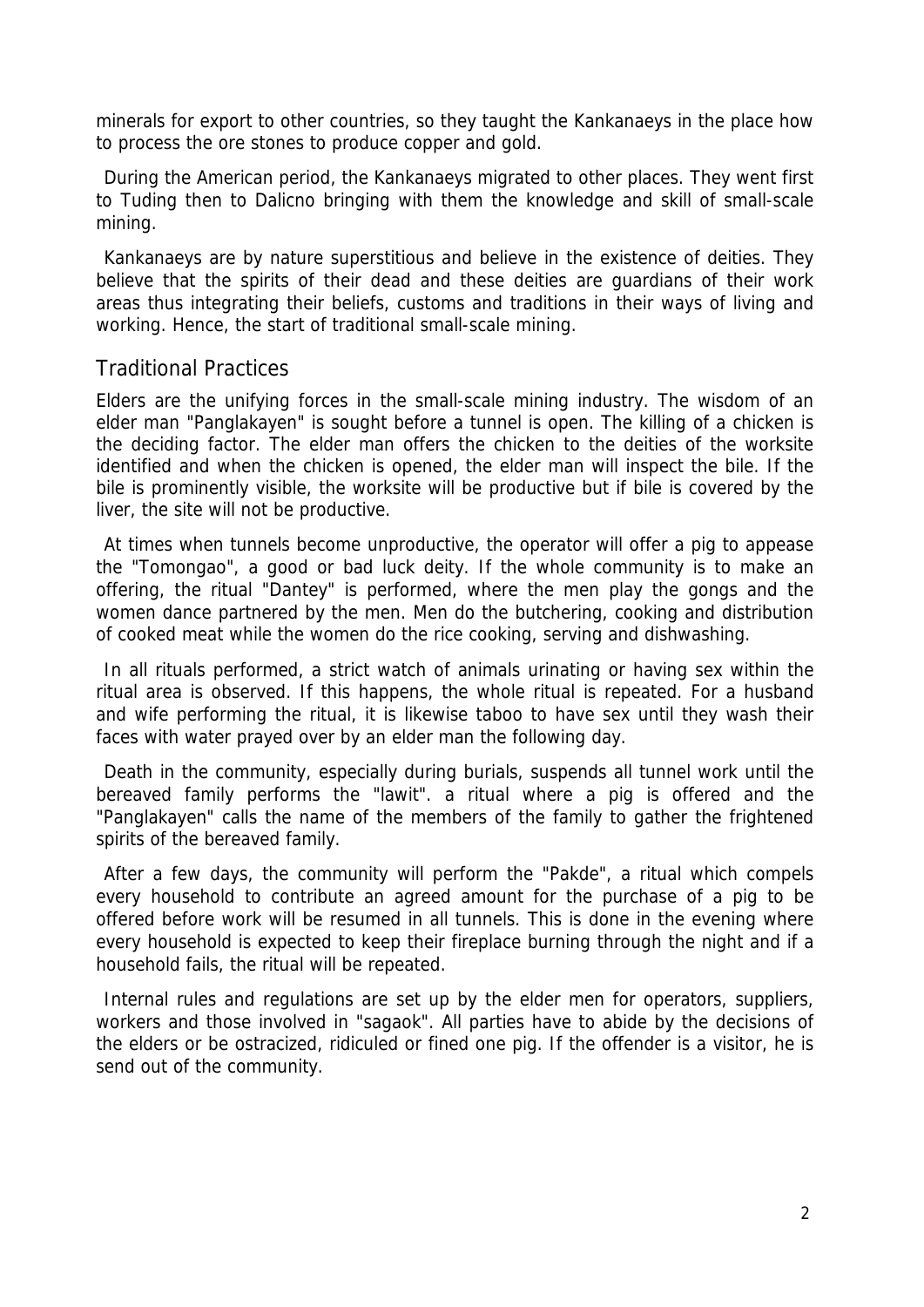### Processing

Men do the extracting of ore from the adits of the tunnels and the women do most of the processing of the gold ore and concentrates. However, women also mine.

The men crush the big ore to small particles with iron hammers. The ore is further crushed on the surface of a wide rock called "alintegan" which is either placed level to the ground or in an elevated position called "gaidan". The grinding is done with the use of a round stone called "alinteg" manipulated by either the hands or the feet. The grainy particles will again be ground using one or more small stones pushed by women until a desired powdered form is attained.

This powdered form of concentrate is placed in a basin with water along with the use of a "sabak" (separator). The women separate the gold grains from the pyrites and concentrates. Gold grains recovered are wrapped with a paper bag, sprinkled with borax and then put in an earthenware crucible placed over a heated furnace. It is then covered with red burned charcoal and smelted using a hand blower until a gold bead is formed. This gold bead is weighed on a balance scale and a woman supplier sells it to local dealers or in the city. The men do the accounting of the share of each worker and the woman do the distribution of the income separating the share for supply and do the marketing for the next working period.

Another mining activity is placer mining. This is done by men and women along river beds during the dry season. Tools used are: a sluice box made of wood or G.I. sheets, sample pan, hairy sacks, iron bars, coconut shells, and containers.

Placer miners identify their work site using a sample pan. Upon establishing a work site, a wall channel is built with floodgates called "kaangs". The sluice box is draped with a hairy sack underneath a screen fitted in the sluice box to catch the gold particles and pyrites and is placed at the end of the "Kaang". The iron bars and coconut shells are used to loosen the gold bearing sand and scrap it towards the sluice box. At the end of the day, the sack is washed in a basin and brought home for further processing using the "gaidan" and "sabak" in the recovery of the gold grains.

Placer mining is seasonal considering that this can only be done during the dry season while during the wet season the men and women go for lode mining and "sagaok".

At present, placer mining is a double compensation activity considering that recovered sand and gravel are also sold to individuals and contractors aside from the recovery of gold grains.

#### Sharing

What makes traditional scale miners unique from other small-scale miners is their value of sharing.

Men mine the ore from the adit of the tunnels. Women and children do the "sagaok". They go around to tunnels and distribute their sacks that are to be filled with ore sharing what they extract from the adits. These are collected at the end of the day and the gold ore is separated from the mine waste called "muilock".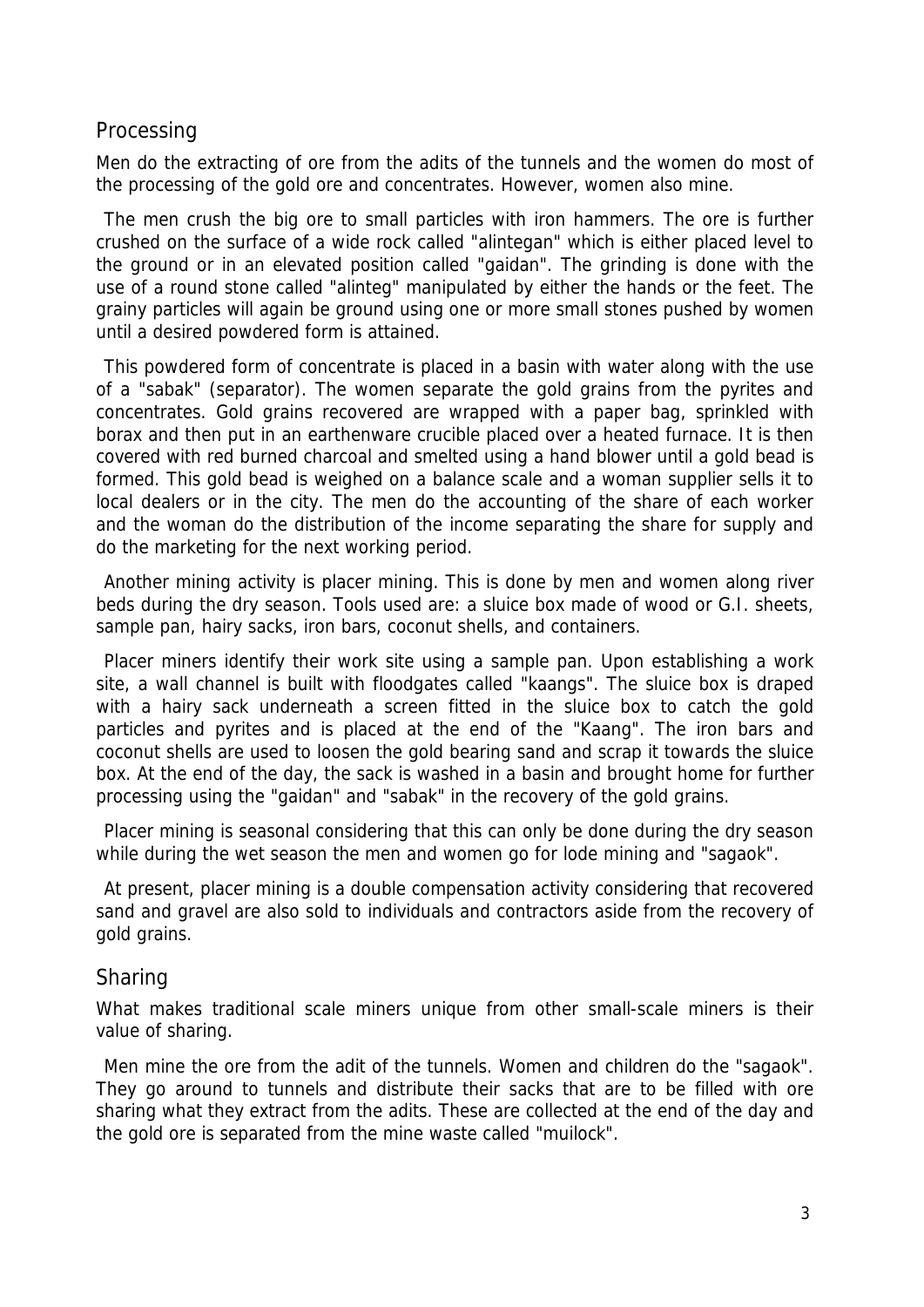As explained earlier, the women do the grinding of the crushed ore until its desired powdered form. The supplier scopes it into a basin leaving a portion for the women to equally share among themselves using a spoon. This is now called "ilos".

In the separation process, pyrite near the gold grains is shared to elder women only. This is called "duyos". The concentrate is molded into ball like shapes and distributed equally among all present and sick elder women are also given a share. This activity is called "makilinang".

During the distribution of income to the workers by the supplier, men and women present are given "balato" by the workers or by the suppliers.

# **Taboos**

The cooking and eating of offensive foods like the meat of dogs, cows, oats, ducks and foul smelling foods are prohibited inside and outside the working area. Recommended foods are meat, legumes and green leafy vegetables.

A no working policy is enforced during rituals and burials.

# Concerns

The following are areas of concern for traditional small-scale miners:

- Areas good for small-scale mining are leased holdings of big companies.
- Influx of migrants from different provinces due to inter-marriages or affiliations and who practice new forms of mining using chemicals like cyanide and mercury
- The diminishing forest due to burning and illegal cutting of trees that affects the timbering of tunnels.
- Mass environmental destruction due to the inefficient supervision and implementation of laws and Executive Orders by DENR.
- There are also provisions in R.A. 7076 that are unreasonable to the traditional small-scale miners considering that the law assumes one to have a lot of capital. R. A. 7079 was strongly resisted through petitions and position papers.
- The IPRA law is good for indigenous people but due to ethnolinguistic affiliations, it is causing divineness among the Ibaloys and Kankanaeys over time, through he IPRA laws states that indigenous peoples in these areas have the right to their ancestral domain and ancestral land areas.
- Big companies are still holding their rights over their mines although operations have stopped and they are now engaged in contractual small-scale mining using the percentage sharing system.
- In the gold processing of the big company's share, women traditional smallscale miners are hired to so the recovery using the traditional way and they are paid a daily wage. The women who are not hires are allowed to help in the flushing of the ore concentrates and are given the concentrate tailings to equally divide among them.
- Abandoned and unexploited tunnels should be awarded as working areas for the traditional small-scale miners and are not to be bided to outside contractors and migrant workers.